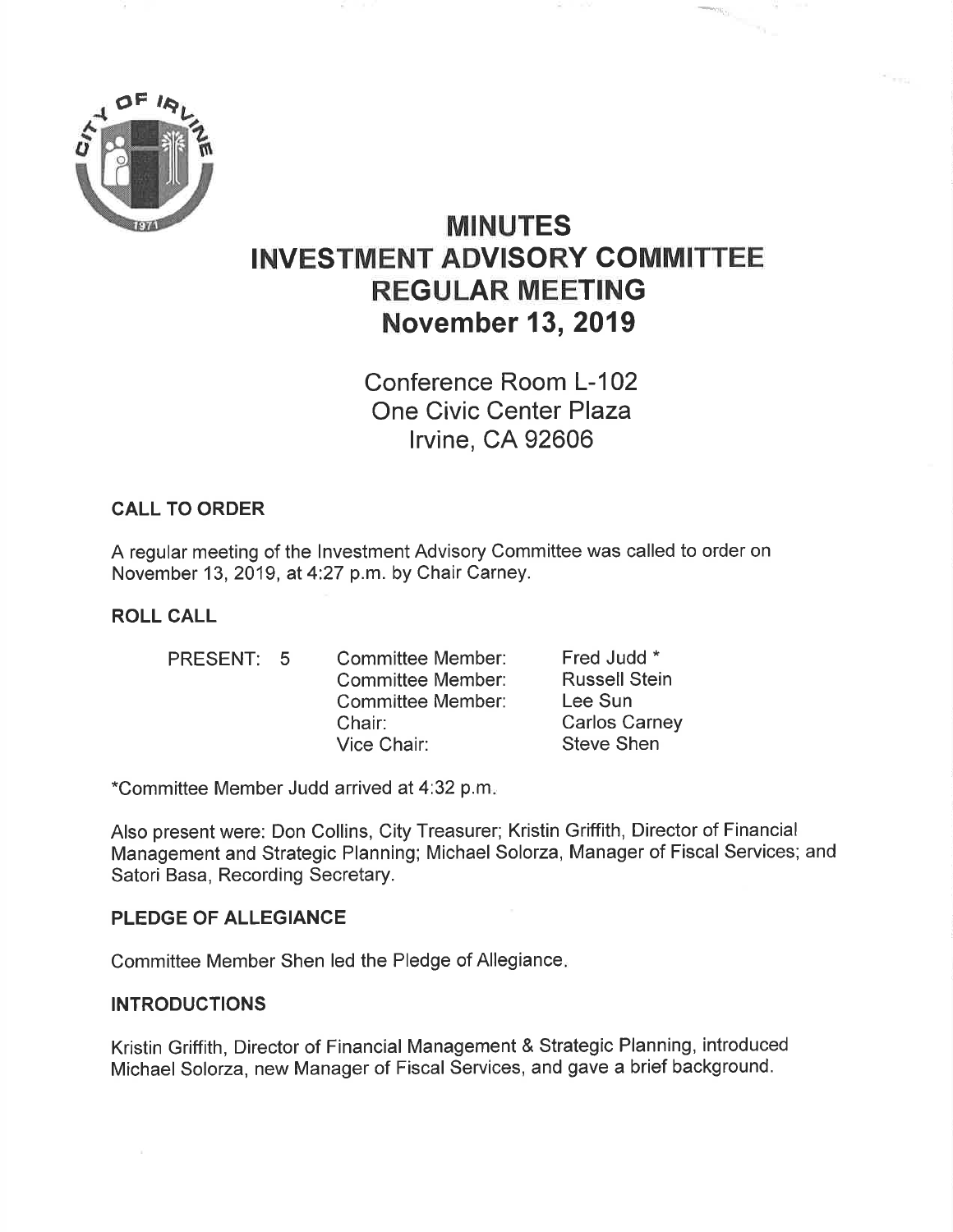## ANNOUNCEMENTS

Chair Carney invited Committee Members and staff to attend the 38th Annual lrvine Community Íhanksgiving Prayer Breakfast on Thursday, November 21 at 7:30 a.m' at the lrvine Marriott.

## ADDITIONS AND DELETIONS TO THE AGENDA

There were no additions or deletions to the agenda

## PUBLIC COMMENTS

There were no public comments.

#### CONSENT CALENDAR

AGTION: Moved by Committee Member Stein, seconded by Vice Chair Shen, and unanimously carried to approve consent ltems 1 and 2.

#### 1. MINUTES

Approve the minutes of the lnvestment Advisory Committee meeting held on August 14,2019.

# 2. CALENDAR YEAR 2O2O MEETING SCHEDULE AND DRAFT AGENDA ITEMS

Approve the calendar year 2020 meeting schedule and draft agenda items.

## COMMITTEE BUSINESS

# 3. TREASURER'S REPORT FOR QUARTER ENDED SEPTEMBER 30, <sup>2019</sup>

Don Collins, City Treasurer, presented the report and answered questions. Jason Click, Senior Vice President of Meeder lnvestment Management, and Jason Headings, Senior Vice President of Meeder Public Funds, were present via conference call and provided a market commentary. Michael Solorza, Manager of Fiscal Services, also answered questions.

# AGTION: Moved by Committee Member Stein, seconded by Vice Chair Shen, and unanimously carried by those members present to:

Recommend that the City Council receive and file the Treasurer's Report for the quarter ended September 30, 2019.